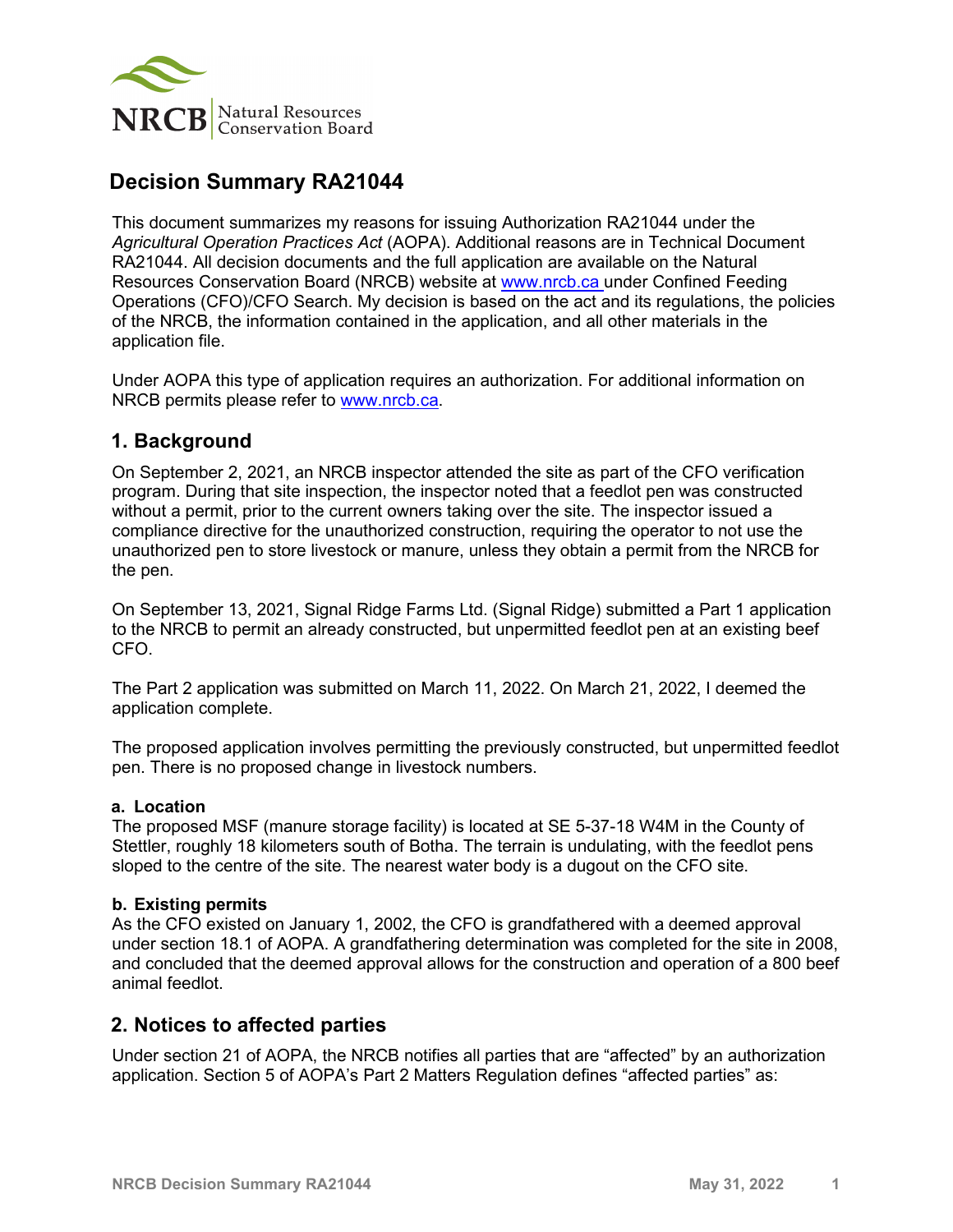- the municipality where the CFO is located or is to be located
- in the case where part of a CFO is located, or is to be located, within 100 m of a bank of a river, stream or canal, a municipality entitled to divert water from that body within 10 miles downstream
- any other municipality whose boundary is within a notification distance.

A copy of the application was sent to the County of Stettler, which is the municipality where the CFO is located. There were no other affected parties.

## **3. Notice to other persons or organizations**

Under NRCB policy, the NRCB may also notify persons and organizations the approval officer considers appropriate. This includes sending applications to referral agencies which have a potential regulatory interest under their respective legislation.

Referral letters and a copy of the complete application were emailed to Alberta Health Services (AHS) and Alberta Environment and Parks (AEP).

Mr. Balraj Deol, a public health inspector, responded on behalf of AHS. Mr. Deol stated that AHS has no objections to the application and provided several comments. The comments were general in nature and provided references to the Guidelines for Canadian Drinking Water, Disposal of Dead Animal Regulations, dust and odor strategies, communication with neighbours, and the Public Health Act and General Sanitation Regulation. The applicant is reminded that they are required to follow all applicable legislation included in Mr. Deol's response.

Ms. Laura Partridge, a senior water administration officer, responded on behalf of AEP. Ms. Partridge stated that no additional water licensing is required at this time. She also provided references for how the applicant can change the name on the current water license and registration from the previous owner to the current applicant. The applicant is reminded that they are required to follow all requirements under the Water Act and other applicable legislation.

## **4. Municipal Development Plan (MDP) consistency**

I have determined that the proposed construction is consistent with the land use provisions of the County of Stettler's municipal development plan. (See Appendix A for a more detailed discussion of the county's planning requirements.)

## **5. AOPA requirements**

With respect to the technical requirements set out in the regulations, the proposed construction:

- Meets AOPA setbacks which are known as the "minimum distance separation" requirements (MDS)
- Meets the required AOPA setbacks from water wells, springs, and common bodies of water
- Has sufficient means to control surface runoff of manure
- Meets AOPA groundwater protection requirements for the design of floors and liners/protective layers of manure storage facilities and manure collection areas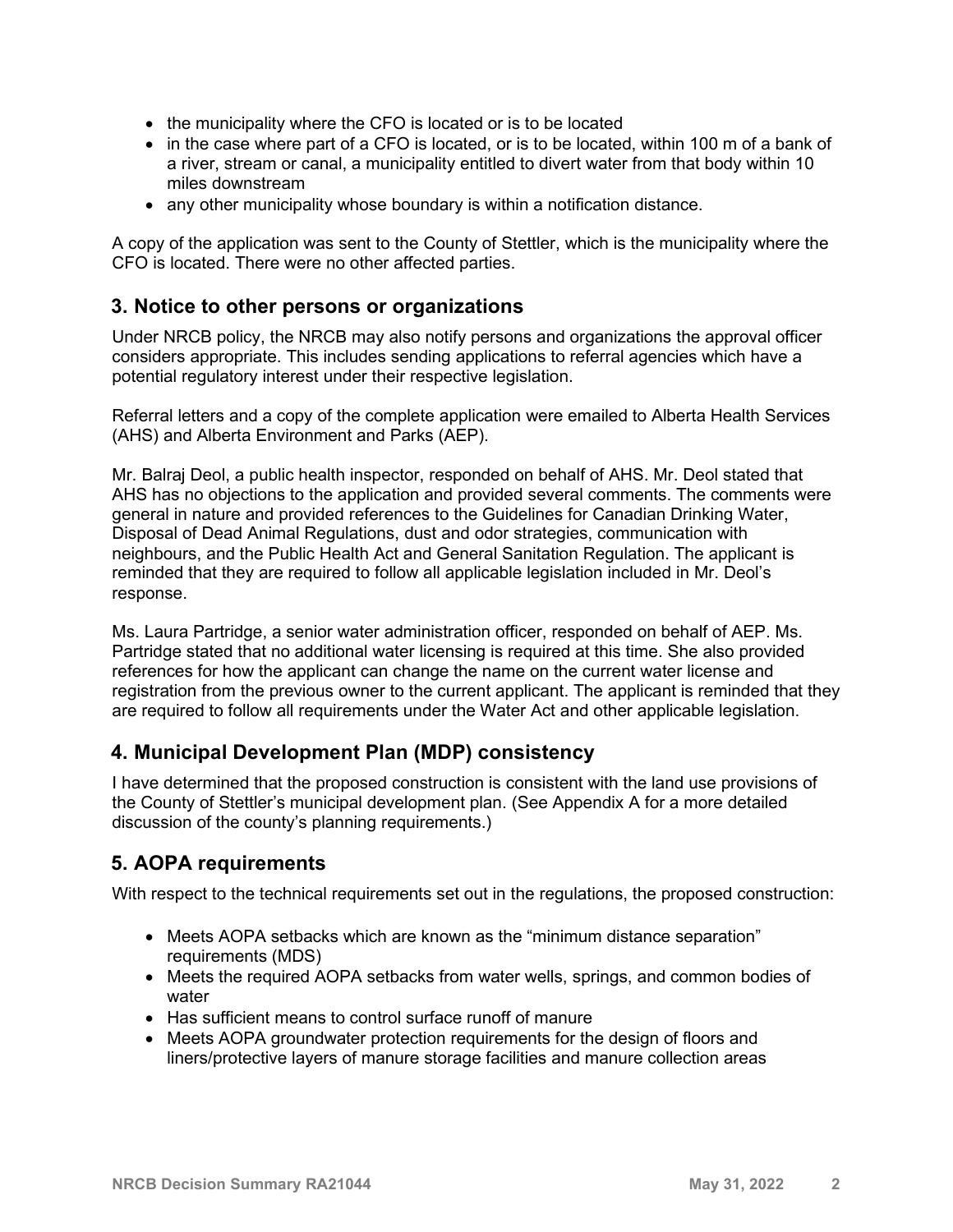With the terms and conditions summarized in part 8, the application meets all relevant AOPA requirements.

## **6. Responses from municipality**

Directly affected parties are entitled to a reasonable opportunity to provide evidence and written submissions relevant to the application and are entitled to request an NRCB Board review of the approval officer's decision. Not all affected parties are "directly affected" under AOPA.

Municipalities that are affected parties are identified by the act as "directly affected." The County of Stettler is an affected party (and directly affected) because the proposed expansion is located within its boundaries.

Ms. Jacinta Donovan, director of planning services with the County of Stettler, provided a written response on behalf of the County of Stettler. Ms. Donovan stated that the application is consistent with the County of Stettler's land use provisions in their municipal development plan. The application's consistency with the County of Stettler's municipal development plan is addressed in Appendix A, attached.

Ms. Donovan also listed the setbacks required by the County of Stettler's land use bylaw (LUB) and noted that the application meets these setbacks.

## **7. Environmental risk of facilities**

New MSF/MCA which clearly meet or exceed AOPA requirements are automatically assumed to pose a low risk to surface and groundwater. However, there may be circumstances where, because of the proximity of a shallow aquifer, or porous subsurface materials, an approval officer may require groundwater monitoring for the facility. In this case a determination was made, and groundwater monitoring is not required.

As part of my review of this application, I assessed the risk to the environment posed by the CFO's existing manure storage facilities and manure collection areas. I used the NRCB's environmental risk screening tool (ERST) to assist in my assessment of risk to surface water and groundwater (see NRCB Operational Policy 2016-7: Approvals, part 8.13). The tool provides for a numeric scoring of risks, which can fall within a low, moderate, or high risk range. (A complete description of this tool is available under CFO/Groundwater and Surface Water Protection on the NRCB website at [www.nrcb.ca.](http://www.nrcb.ca/))

For the sake of efficiency, I first assessed the CFO's existing feedlot pens using the ERST. These appear to be the CFO's highest risk facilities, because of the proximity to the dugout**.** The assessment found that these facilities pose a low potential risk to groundwater and surface water. Because these are the CFO's highest risk facilities, I presume that the CFO's other existing facilities also pose a low potential risk to both groundwater and surface water. From a review of other information gathered in the course of this application, I am satisfied that the screening provided by the ERST is adequate and that the presumption is not rebutted. A further assessment of the risks posed by these other facilities, using the ERST, is not necessary.

### **8. Terms and conditions**

Authorization RA21044 permits the already constructed feedlot pen #7.

Authorization RA21044 contains terms that the NRCB generally includes in all AOPA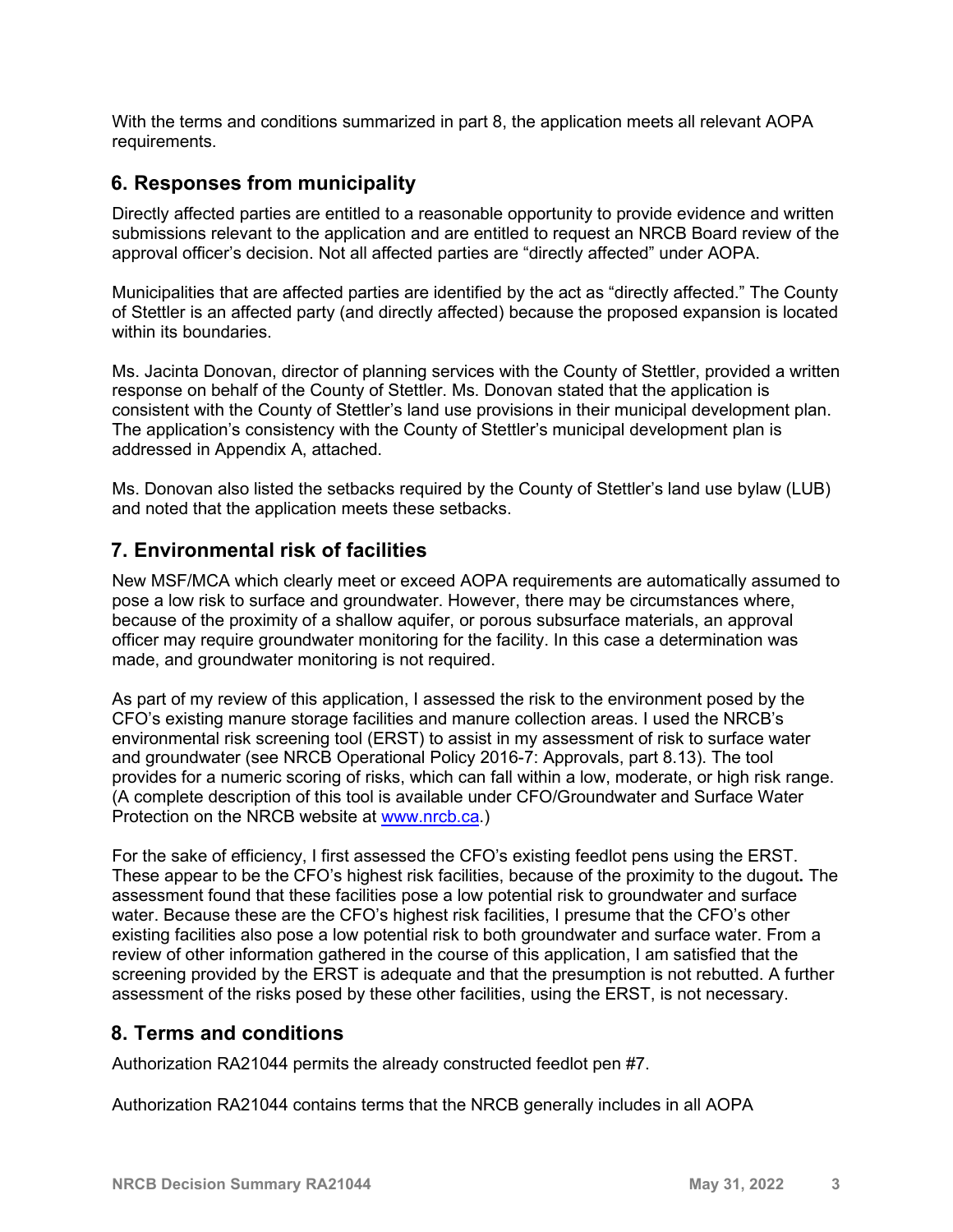authorizations, including terms stating that the applicant must follow AOPA requirements and must adhere to the project descriptions in their application and accompanying materials.

#### **9. Conclusion**

Authorization RA21044 is issued for the reasons provided above, in the attached appendices, and in Technical Document RA21044.

Authorization RA21044 must be read in conjunction with Signal Ridge's deemed approval, including the July 23, 2008 grandfathering, which remains in effect.

May 31, 2022

(Original signed)

Lynn Stone Approval Officer

## **Appendices:**

A Consistency with the municipal development plan